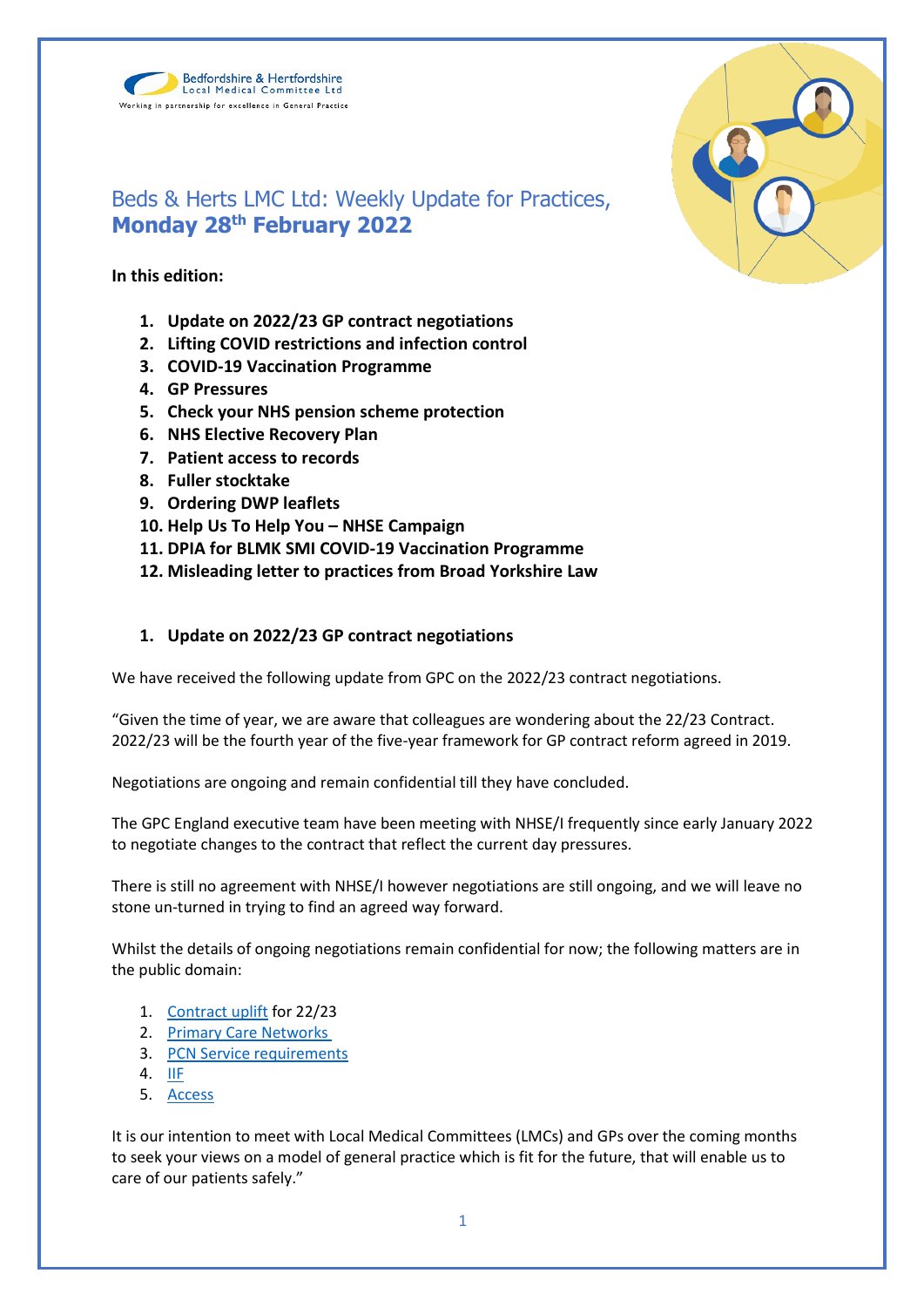# **2. Lifting COVID restrictions and infection control**

As of 24 February, as part of the Government's ['Living with COVID](https://www.gov.uk/government/publications/covid-19-response-living-with-covid-19)-19' plan, the COVID restrictions have been lifted in England, including the requirement to isolate after testing positive.

The [BMA has voiced concerns](https://www.bma.org.uk/bma-media-centre/living-with-covid-doesn-t-mean-ignoring-it-says-bma-ahead-of-final-government-plan) that living with COVID doesn't mean ignoring its continued harm to many, and that scrapping all restrictions and allowing the infection to spread in an unmonitored and unfettered manner would be damaging to the health of millions.

The BMA is also concerned that removing the protections in healthcare settings that currently exist, such as mask wearing, would be wrong and they have raised this with NHSE/I, who have confirmed that the [Infection Prevention Control](https://www.gov.uk/government/publications/wuhan-novel-coronavirus-infection-prevention-and-control) (IPC) guidance for healthcare workers will not be changing and still advises that face masks should continue to be worn by staff and patients in health care settings.

NHSE/I has published a [letter](https://www.england.nhs.uk/coronavirus/publication/living-with-covid-19-white-paper-update/) to healthcare providers in light of the Living with COVID plan which confirms that there are no changes to IPC measures, and which also advises that healthcare staff who have tested positive for COVID-19, or who have symptoms of COVID-19, should not attend work until they have had two negative LFD test results taken 24 hours apart, no earlier than day 5 after their initial positive test.

BMA/GPC has requested urgent communications to the public about IPC expectations for public in healthcare settings.

#### **3. COVID-19 vaccination programme**

#### COVID-19 vaccination for all 5-11 year olds:

Following the lates[t JCVI guidance on vaccinations for all 5-11 year olds,](https://www.gov.uk/government/publications/jcvi-update-on-advice-for-covid-19-vaccination-of-children-aged-5-to-11/jcvi-statement-on-vaccination-of-children-aged-5-to-11-years-old) NHSE/I has publishe[d](https://www.england.nhs.uk/coronavirus/publication/updated-jcvi-advice-for-vaccinating-5-to-11-year-olds/) [guidance](https://www.england.nhs.uk/coronavirus/publication/updated-jcvi-advice-for-vaccinating-5-to-11-year-olds/) on the actions to take to begin administering vaccinations to 5-11 year-olds from the beginning of April.

We also understand that the COVID-19 vaccinatio[n enhanced service specification](https://www.england.nhs.uk/coronavirus/publication/enhanced-service-specification-phase-3-coronavirus-vaccination/) will be extended and is being updated to align with the JCVI guidance as well as the next steps guidance (below), and will be published shortly.

#### Next steps for vaccination programme:

NHSE/I has sent out a [letter setting out the next steps of the vaccination programme](https://www.england.nhs.uk/coronavirus/publication/next-steps-for-the-nhs-covid-19-vaccination-programme-planning-and-delivery/) asking local systems to plan for the April to September period, advising that general practice should focus on delivery of core/routine services to patients, and that it is likely that PCN sites will 'hibernate' over that period whilst being prepared to stand back up if there is a surge. Provision of COVID vaccinations over that period will be through mass vaccination sites and pharmacies, although in limited circumstances, where appropriate and agreed with local systems, PCN sites might still be utilised. Read more in the [planning parameters document.](https://www.england.nhs.uk/coronavirus/wp-content/uploads/sites/52/2022/02/C1597-Planning-parameters-for-2022-23.pdf)

The letter also announced that a second booster programme will commence in Autumn 2022, which will be limited to over 75s, care home residents and severely immuno-compromised - it will not include health and care staff. The NHSE/I letter also requests local systems about preference for delivery of the further booster programme from September.

BMA/GPC will continue to engage with NHSE/I on this over the spring and summer.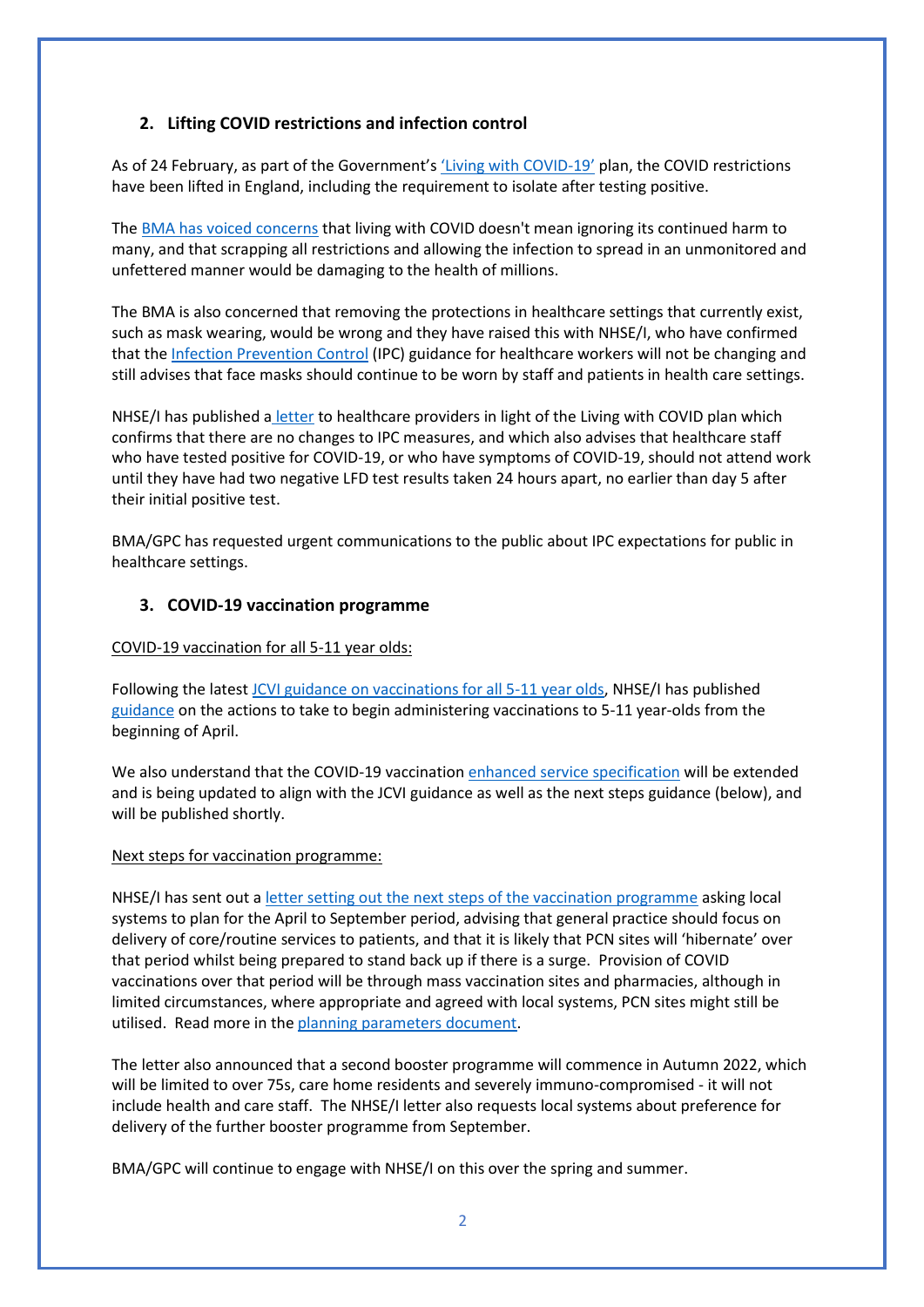#### **4. GP pressures**

Dr Farah Jameel, chair of GPC England, has [published a letter](https://www.bma.org.uk/bma-media-centre/bma-letter-to-the-daily-mail-on-gp-pressures) in the Daily Mail responding to the [article](https://www.dailymail.co.uk/news/article-10525435/Where-GPs-gone-Investigation-exposes-troubling-truth-crisis.html) 'What really lies behind the national crisis in GPs?'.

Dr Jameel said: "While we understand the frustration of patients who have had difficulty getting appointments, the root cause lies in chronic workforce shortages and a lack of proper investment. Without a workable plan to increase staffing, freeing up the staff we have to care for patients based on clinical need and directing investment to where it's needed most, we will see no relief from the current crisis engulfing the NHS."

Read more about NHS pressures in the BMA's [NHS under pressure hub,](https://www.bma.org.uk/advice-and-support/nhs-delivery-and-workforce/pressures/an-nhs-under-pressure) including GP workforce and pressures on the [GP analysis page](https://www.bma.org.uk/advice-and-support/nhs-delivery-and-workforce/pressures/pressures-in-general-practice-data-analysis)

# **5. [Check your NHS pension scheme protection](https://bma-mail.org.uk/t/JVX-7OXDH-ZIK0ZJ-4OFXO2-1/c.aspx)**

If you have maintained enhanced protection under the 1995 or 2008 sections, be aware this will be lost when you transition to the 2015 scheme on 1 April 2022. Members should consider opting out of the NHS pension if they want to retain the enhanced or fixed protection and do so by 31 March 2022 – it is important that you ensure that PCSE effects this promptly. [Read more](https://www.bma.org.uk/pay-and-contracts/pensions/tax/nhs-pension-lifetime-allowance)

# **6. NHS Elective Recovery Plan**

The BMA's comprehensive [summary and analysis of the new NHS Elective Recovery Plan](https://www.bma.org.uk/media/5082/bma-members-briefing-on-the-elective-care-recovery-plan-feb-2022.pdf) has now been published. The recovery plan sets out a range of ambitions, policies, and programmes targeted at reducing the elective care backlog in England over the next three years.

GPC England has encouraged NHSE/I to develop a support package so general practices can deliver recovery and deal with the backlog in long-term conditions. The GPC briefing analyses the key details of the plan – read it [here](https://www.bma.org.uk/media/5082/bma-members-briefing-on-the-elective-care-recovery-plan-feb-2022.pdf)

# **7. Patient access to records**

GPC England recognises the immense pressure that enabling [access to records](https://digital.nhs.uk/services/nhs-app/nhs-app-guidance-for-gp-practices/accelerating-patient-access-to-their-record) in such a short timeframe would put on GPs. The NHS is saying that prospective access to records will commence on 1 April 2022. GPC secured a delay to the original launch date and continues to work with other stakeholders to seek a resolution to ongoing concerns. As it stands GPC's position is that the requisite infrastructure and guidance is not yet in place to enable this to launch in an effective fashion. They have concerns that without this and without an adequate public education campaign, the launch of the programme will likely drive traffic to GPs from patients unable to access aspects of their record or confused about what they find, ultimately creating more harm than good due to increased demands on GPs' time.

#### **8. Fuller stocktake**

Professor Claire Fuller has been asked to lead a wide-ranging national stocktake of how primary care can best be supported within the emergent Integrated Care Systems (ICSs) to meet the health needs of people in their local areas. BMA/GPC encourages LMCs and GP practices to take the opportunity to input into this review. You can do this by adding comments and ideas to the Stocktake Crowdicity [page](https://fullerstocktake.crowdicity.com/)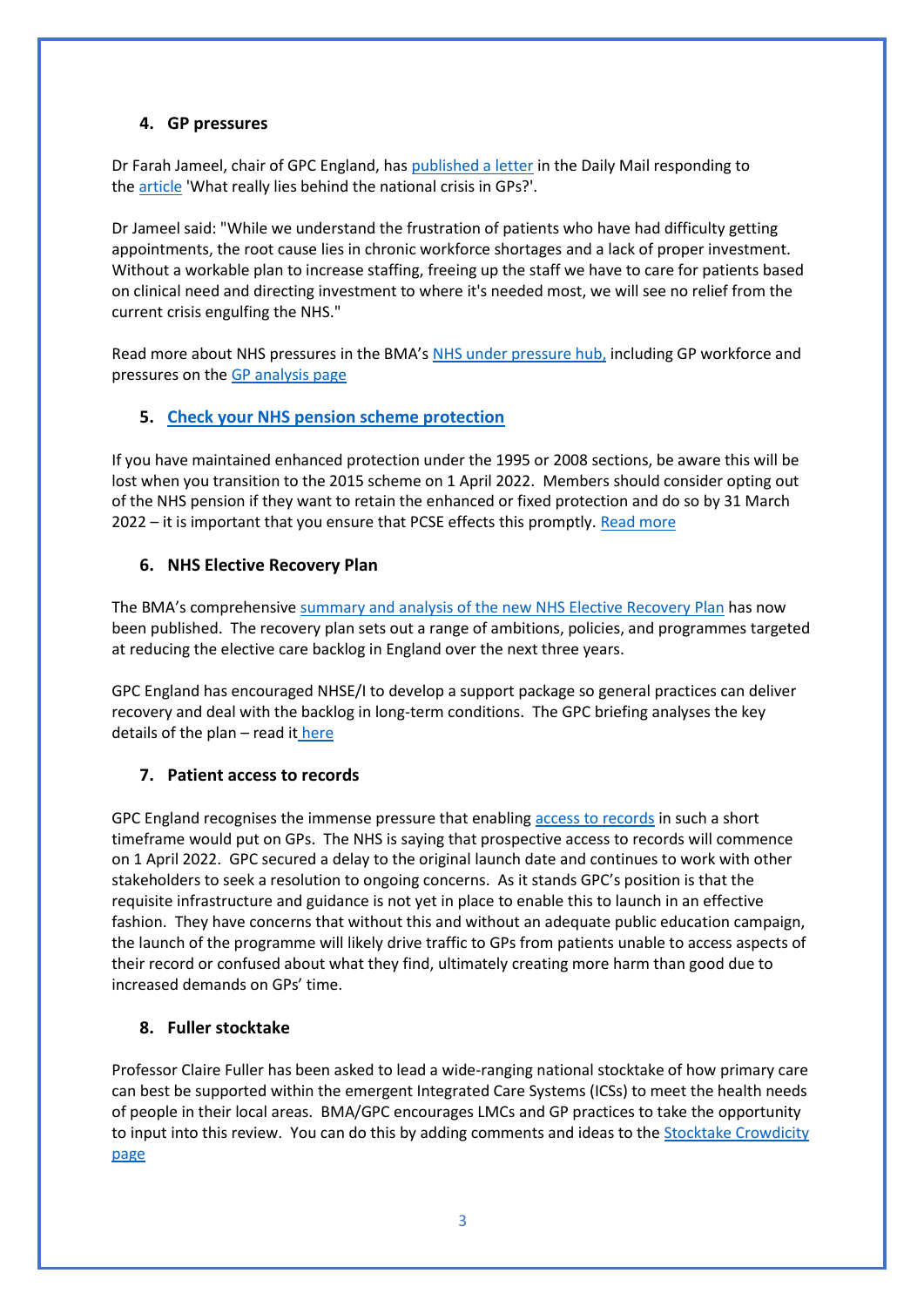# **9. Ordering DWP leaflets**

A new contract for Managed Print Services with HH Global Associates Ltd (HHG) started on 21 February 2022, which provides the supply of items to DWP's external customers / partners, such as the MATB1 maternity certificate, Med 3s and Med 10s for health care professionals. Read more on [GOV.UK](https://www.gov.uk/government/collections/dwp-leaflets-and-how-to-order-them#how-to-order-dwp-leaflets)

#### **10. Help Us To Help You - NHSE Campaign**

This week NHSE are launching a new campaign – Help Us To Help You- to encourage early cancer diagnosis.

You may have seen similar campaigns for early heart attack symptoms, and for mental health support.

The campaign will suggest patients see their GP with early, non-specific symptoms which could be related to cancer, and not to delay. It will include TV, print media, and social media elements, aimed at everyone over 50, especially in BAME groups and the socially deprived. The campaign will run for a month to end of March.

BMA were informed about this campaign only in the last few days of last week. The GPC Executive met with NHSE at the end of last week to highlight the potential increased workload at a time when practices are already saturated, resource issues, and other unintended consequences.

GPC Executive have asked that in future they be informed ahead of time and that GPs be given decent notice so as to be at least aware of such campaigns that will drive patients towards their doors. GPC aims to be involved earlier in future campaigns.

# **11. DPIA for BLMK SMI COVID-19 Vaccination Project** *(For Bedfordshire and Luton Practices only)*

BLMK recently circulated a Data Protection Impact Assessment for the above project. Please note that sign-up to this project is voluntary. Practices should sign up to this DPIA if you want to take part in this project. If you do not want to take part in this project then you do not have to sign up to this DPIA.

# **12. Misleading letter to practices from Broad Yorkshire Law about the Covid Vaccination programme**

We have been made aware that a letter from Broad Yorkshire Law, that has been circulating for a little while elsewhere in the country, has now reached Beds and Herts. Relevant authorities have been alerted and there is an ongoing investigation into professional misconduct by the individual. Below is a response received from the NHSE Security Team when raised with them from one of the first practices (not in our patch!) who received this letter followed by a public message that has been posted by the Solicitors Regulation Authority when a fact check took place.

In simple terms, please do not panic or change any of your practices but take note of the advice below, this is inappropriate behaviour by the individual that is being investigated for legal and professional misconduct. It would be appropriate to highlight that you have also received the letter and the date you received this with the various links (including the SRA) below in order to assist their investigations by giving a sense of the scale of the misconduct but you should not feel threatened to change your vaccination programme.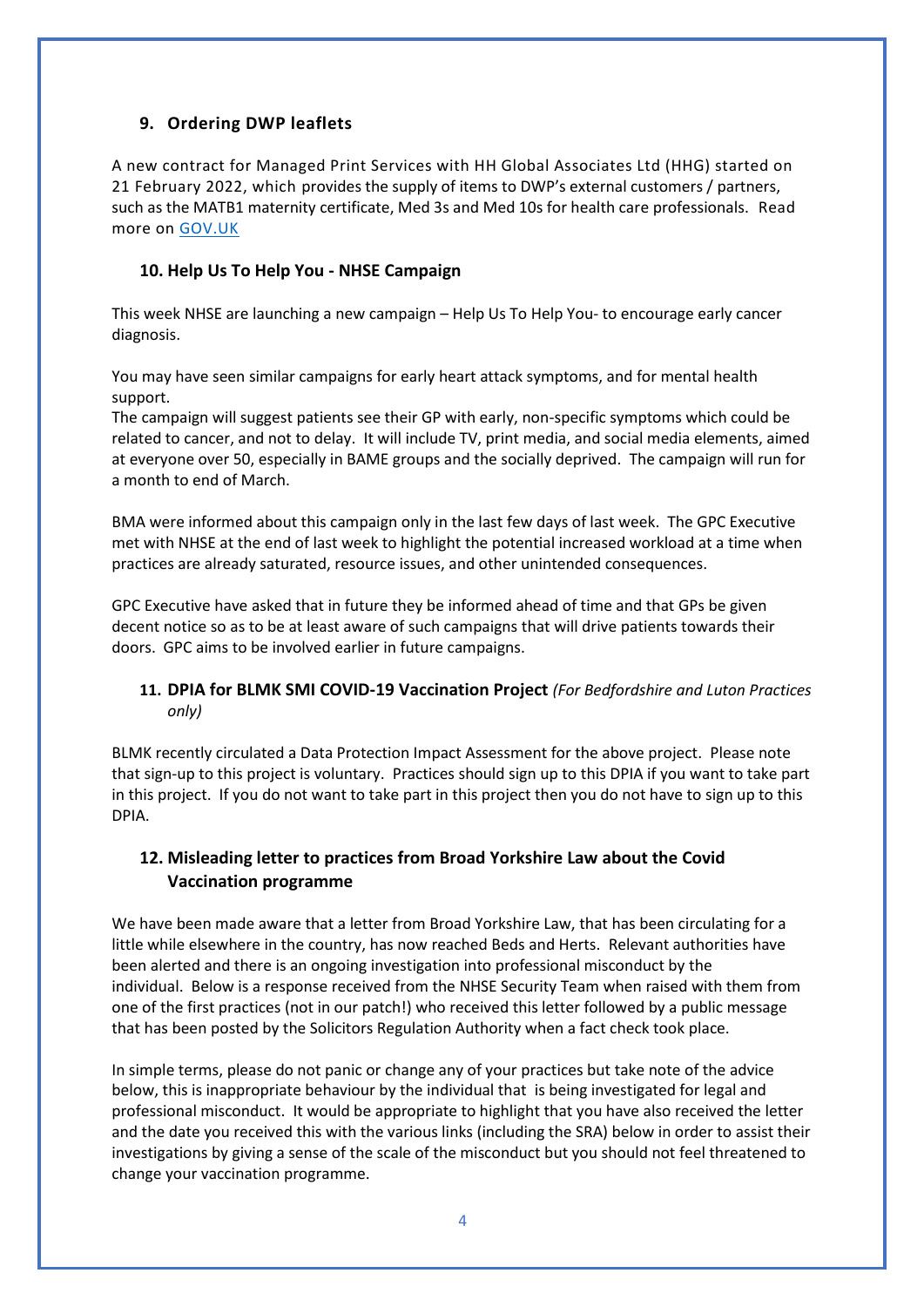#### NHSE Security message:

*"Thank you for reporting this incident. These letters and similar emails from a Yorkshire based law firm called Broad Yorkshire Law are examples of a number that have been delivered to a large number of vaccination sites/vaccine providers and schools believed to be involved in the vaccination programme.*

*These letters/emails are designed to intimidate staff and adversely affect the vaccination programme. The threats of legal action directed at staff have absolutely no basis in law and the claim that the SARS CoV2 injections are under Police investigation pursuant to crime reference number: 6029679/21 is false. Staff should be assured that the vaccination programme is completely lawful and has the full backing of the British Government and the British Legal system and these threats of legal action should be ignored.*

*When dealing with letters and emails of this nature, please remember:*

*• Not to engage directly: misinformation narratives and tactics flourish when they are responded to and experience shows that any formal responses will be followed by even more anti-vaccination communication.*

• Acknowledge receipt: if a response is needed, simply acknowledge receipt of concerns. (Only if *absolutely necessary in order to diffuse any potential conflict)*

*This information has also been forwarded to the relevant Government organisations for their information and action. Thank you for taking the time to report this incident which we have logged and closed this incident on our records.*

*Thanks again and if you require further assistance or guidance in relation to security related matters please don't hesitate to contact NVOC and I will be happy to assist*

*For updated guidance on security and managing challenging behaviour please see the below link on the futures site:*

*<https://future.nhs.uk/CovidVaccinations/view?objectID=29546000>".*

#### Reuters' Fact Check Information:

*Reported that the Met and Solicitors Regulation Authority have both commented on the company and solicitor cited (Broad Yorkshire Law and Lois Bayliss):*

*Fact Check-[Solicitor's letter falsely claims that London's police are investigating COVID](https://eur02.safelinks.protection.outlook.com/?url=https%3A%2F%2Fwww.reuters.com%2Farticle%2Ffactcheck-coronavirus-britain%2Ffact-check-solicitors-letter-falsely-claims-that-londons-police-are-investigating-covid-19-vaccines-idUSL1N2UJ1UY&data=04%7C01%7Csam.dowling%40lmc.org.uk%7C936644fe0c494f053dcc08d9ebb96d38%7C5670c82635004dfd9a7fc45939b3c53f%7C0%7C0%7C637800003900394515%7CUnknown%7CTWFpbGZsb3d8eyJWIjoiMC4wLjAwMDAiLCJQIjoiV2luMzIiLCJBTiI6Ik1haWwiLCJXVCI6Mn0%3D%7C3000&sdata=J%2ByGaXyWb4rhRih%2F7W9L8ahmRBaChu%2B%2F116ZorE0bXY%3D&reserved=0)-19 vaccines | [Reuters](https://eur02.safelinks.protection.outlook.com/?url=https%3A%2F%2Fwww.reuters.com%2Farticle%2Ffactcheck-coronavirus-britain%2Ffact-check-solicitors-letter-falsely-claims-that-londons-police-are-investigating-covid-19-vaccines-idUSL1N2UJ1UY&data=04%7C01%7Csam.dowling%40lmc.org.uk%7C936644fe0c494f053dcc08d9ebb96d38%7C5670c82635004dfd9a7fc45939b3c53f%7C0%7C0%7C637800003900394515%7CUnknown%7CTWFpbGZsb3d8eyJWIjoiMC4wLjAwMDAiLCJQIjoiV2luMzIiLCJBTiI6Ik1haWwiLCJXVCI6Mn0%3D%7C3000&sdata=J%2ByGaXyWb4rhRih%2F7W9L8ahmRBaChu%2B%2F116ZorE0bXY%3D&reserved=0)*

*Reuters also spoke to the Solicitors Regulation Authority (SRA), which confirmed that Broad Yorkshire Law is a company that it regulates [\(here\)](https://eur02.safelinks.protection.outlook.com/?url=https%3A%2F%2Fwww.sra.org.uk%2Fconsumers%2Fregister%2Forganisation%2F%3FsraNumber%3D565846&data=04%7C01%7Csam.dowling%40lmc.org.uk%7C936644fe0c494f053dcc08d9ebb96d38%7C5670c82635004dfd9a7fc45939b3c53f%7C0%7C0%7C637800003900394515%7CUnknown%7CTWFpbGZsb3d8eyJWIjoiMC4wLjAwMDAiLCJQIjoiV2luMzIiLCJBTiI6Ik1haWwiLCJXVCI6Mn0%3D%7C3000&sdata=duCVkqr%2BeEdkraiaijLBrg9LElYxZzgd8WdadkAwg7Q%3D&reserved=0).*

*"We have received reports of potential misconduct, so are aware of this situation," a spokesperson said via email. "We are gathering all relevant information before deciding on any next steps."*

*Professional conduct issues can be raised here:<https://www.sra.org.uk/consumers/problems/>*